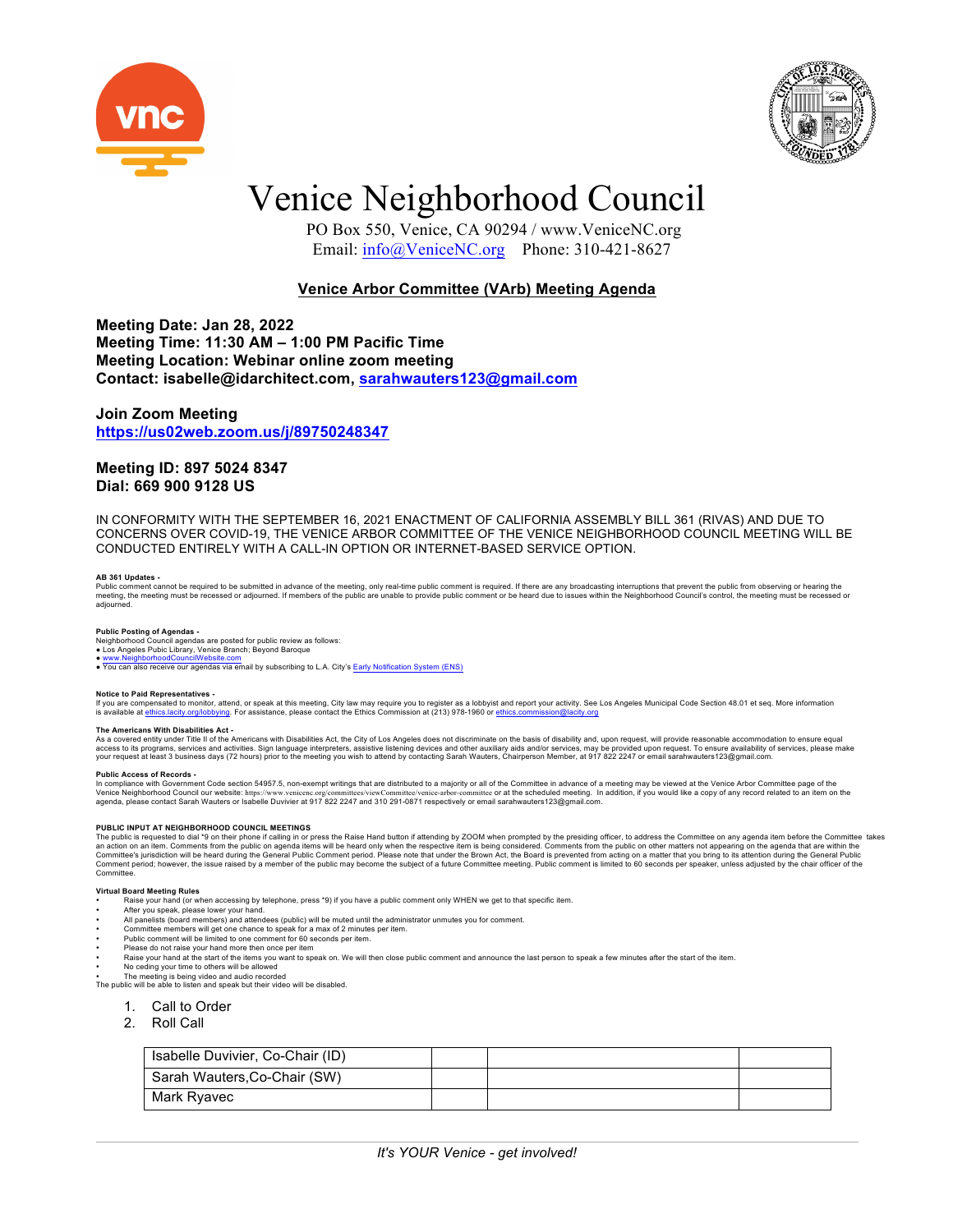



# Venice Neighborhood Council

 PO Box 550, Venice, CA 90294 / www.VeniceNC.org Email: info@VeniceNC.org Phone: 310-421-8627

| Noel Johnston        |                        |  |
|----------------------|------------------------|--|
| <b>Barry Campion</b> | Jim Murez (ex-officio) |  |

- 3. Review, Comment and Adopt Minutes from prior meeting
- 4. PUBLIC COMMENT non-agenda items related to Venice Arbor Committee only
- 5. Reports
	- a. Chair Report IS Community Forest Advisory Committee (CFAC)
	- b. VVG Report Noel

## NEW BUSINESS

- 1. Watering Truck and Strategies
	- a. Items for Discussion, Action, and Possible Motion
		- b. Public comment
		- c. Committee discussion
		- d. Motion
- 2. Growing Seeds
	- a. Items for Discussion, Action, and Possible Motion
	- b. Public comment
	- c. Committee discussion
	- d. Motion
- 3. Trees in the Venice Community Plan
	- a. Items for Discussion, Action, and Possible Motion
		- b. Public comment
		- c. Committee discussion
- d. Motion

## OLD BUSINESS

- 1. Group Goals from Last Month
	- a. Items for Discussion, Action, and Possible Motion
	- b. Public comment
	- c. Committee discussion
	- d. Motion
- 2. Penmar golf course status/mico-forest/ RAP partnership
	- a. Items for Discussion, Action, and Possible Motion
	- Public comment
	- c. Committee discussion
	- d. Motion
- 3. Tree wells throughout Venice
	- a. Items for Discussion, Action, and Possible Motion
	- b. Public comment
	- c. Committee discussion
	- d. Motion
- 4. Completion of Venice Blvd. Median
	- a. Items for Discussion, Action, and Possible Motion
		- b. Public comment
		- c. Committee discussion
		- d. Motion